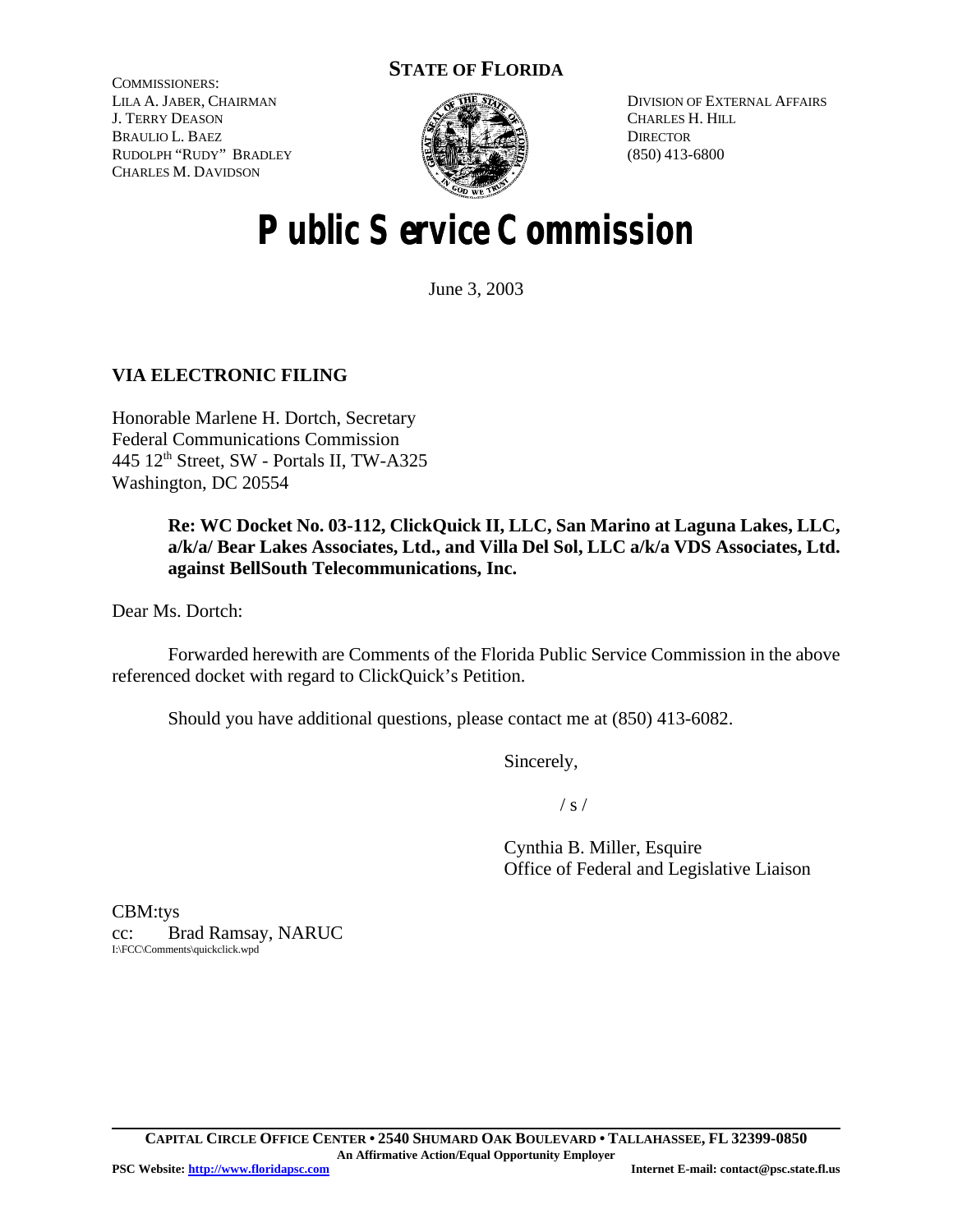#### **Before the Federal Communications Commission Washington, D.C. 20554**

| In the Matter of                              |  |
|-----------------------------------------------|--|
|                                               |  |
| ClickQuick II, LLC,                           |  |
| San Marino at Laguna Lakes, LLC               |  |
| a/k/a/ Bear Lakes Associates, Ltd., and       |  |
| Villa Del Sol, LLC a/k/a VDS Associates, Ltd. |  |
|                                               |  |
| against                                       |  |
|                                               |  |
| BellSouth Telecommunications, Inc.            |  |

 $WC$  Docket No. 03-112.

#### **COMMENTS OF THE FLORIDA PUBLIC SERVICE COMMISSION IN OPPOSITION TO CLICKQUICK'S PETITION**

The Florida Public Service Commission (FPSC) files these comments in response to ClickQuick's petition for a declaratory ruling that  $47$  C.F.R.  $§68.105(d)(2)$  preempts the FPSC Rule 25-4.0345(1)(b)(2), Florida AdministrativeCode,regarding the demarcation point. The FPSC urges the FCC to deny ClickQuick's petition for the reasons set forth below.

Without doubt, the FPSC's rule is stricter than the FCC's minimum point of entry approach to demarcation. The historical reason for the FPSC approach is the view that telecommunications services need to be delivered to the subscriber that ordered the service and not be terminated at a point that is inaccessible by the subscriber. The FPSC has a statutory responsibility to ensure that adequate telecommunications services are provided to subscribers.

#### **(1) The FCC has previously declined to preempt the FPSC rule.**

The FCC has been advised of the differing federal and state policies and has had multiple opportunities to preempt Florida's rule. The FPSC filed comments with the FCC in CS Docket No. 95-184 on April 16, 1996. Florida also filed comments in CC Docket No. 88-57 on January 19, 2001 making the statement that "the FPSC assumes that the FCC has not preempted states'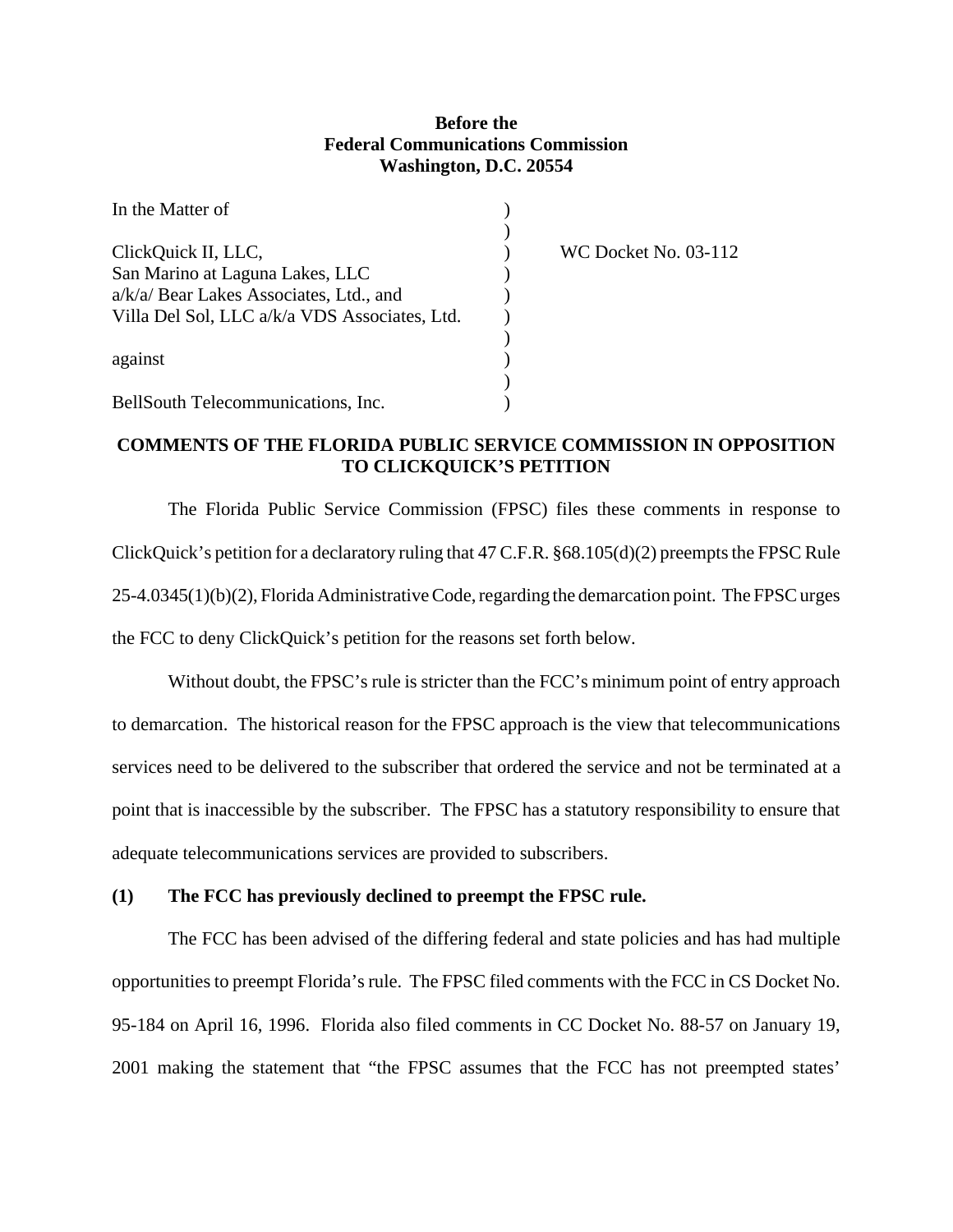demarcation rules; therefore, Florida will maintain its current rules requiring the demarcation point at each customer's premises in multi-tenant dwellings." In 1990, BellSouth specifically requested clarification in WT Docket No. 8857 whether the FCC's demarcation point rule preempted Florida's. In 1997, the FCC denied two petitions for reconsideration and saw no need to preempt. To date, the FCC has appropriately chosen not to preempt Florida's rule.

ClickQuick has not demonstrated any information in its petition that has not already been considered by the FCC. Therefore, the FPSC believes the FCC should deny ClickQuick's petition.

#### **(2) The FPSC rule provides an avenue for ClickQuick to seek an exception.**

The FPSC notes that ClickQuick can file with the FPSC for an exception of the FPSC rule, under Rule  $25-4.0345(1)(b)$ , Florida Administrative Code.<sup>1</sup> The FPSC may grant an exception to the rule "for good cause shown." ClickQuick should seek an exception at the state level first. We also note that nothing in the Florida rule prohibits ClickQuick from providing its own infrastructure.

# **(3) The FPSC rule isstricter than the FCC rule rather than in direct conflict with the FCC rule.**

As stated in Louisiana Public Service Commission v. Federal Communications Commission, 476 U.S. 355, 381 (1986):

> Pre-emption occurs when there is outright or actual conflict between Federal and State law, e.g., Free v. Bland, U.S. 663 (1962), where compliance with both federal and state law is in effect physically impossible, Florida Lime and Avocado Growers, Inc. v. Paul, 373

<sup>&</sup>lt;sup>1</sup>The FPSC demarcation rule has been effective since December 1982. To date, the FPSC has received no requests for an exception to this rule.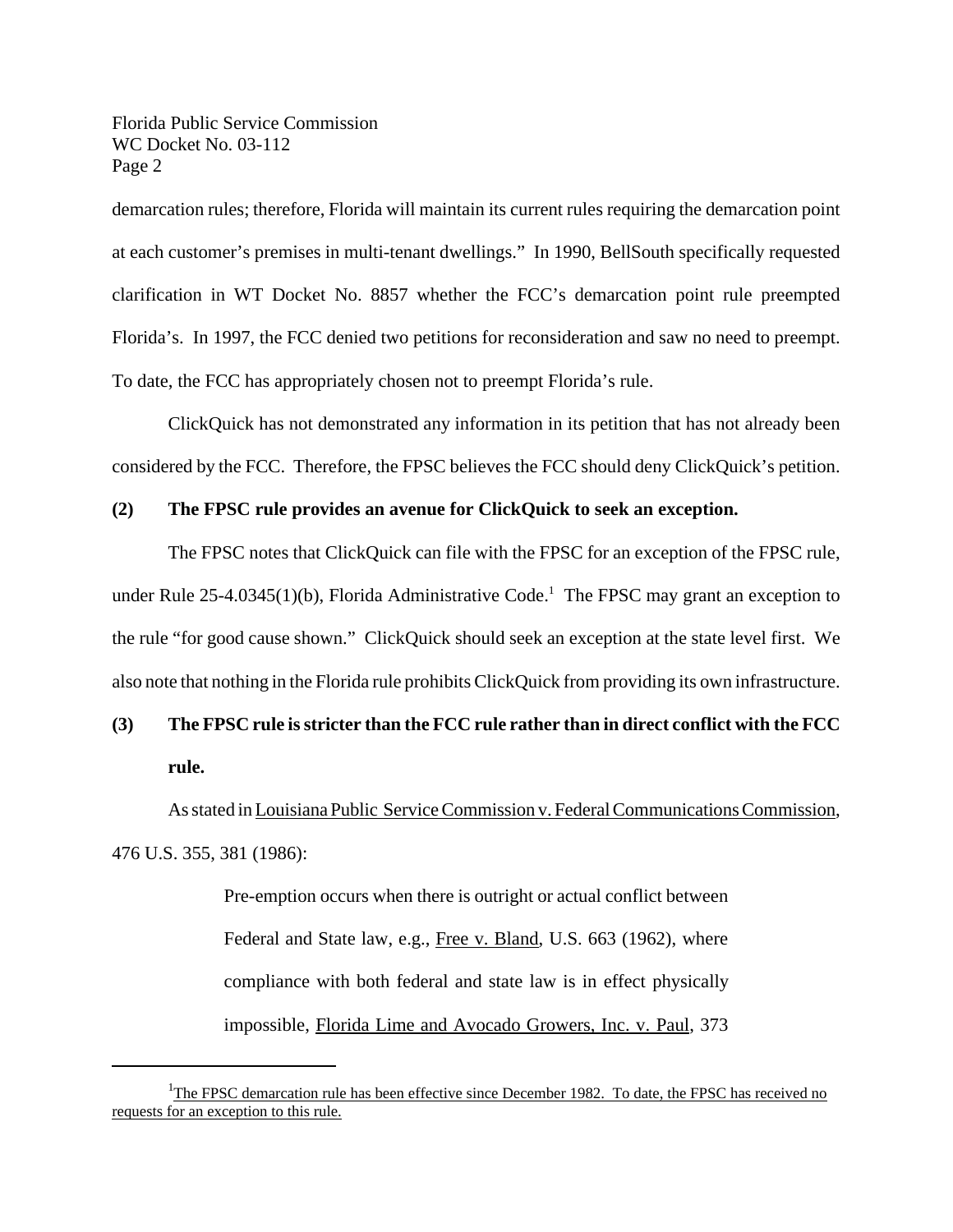> U.S. 132 (1963), where Congress has legislated comprehensively, thus occupying an entire field of regulation and leaving no room for the States to supplement federal law, Rice v. Santa Fe Elevator Corp., 331 U.S. 218 (1947), or where the State law stands as an obstacle to the accomplishment and execution of the full objectives of Congress.

In the instant situation, none of these preemption rationales is applicable. Compliance with both federal and state law is physically possible, Congress did not legislate comprehensively in such a manner as to occupy the field, and the state rule does not serve as an obstacle to the accomplishment and execution of the full objectives of Congress.

It is a well-established doctrine of federal law that a state law may impose a stricterstandard than a federal law, aslong asit is not in conflict with that law. See, e. g. Atherton v. Federal Deposit Insurance Corp., 519 U.S. 213, 213 (1997) (where the court found that a provision of a federal statute setting forth a gross negligence standard for directors or officers of federally insured savings institutions was a floor which did not stand in the way of a stricter state-law standard making directors and officers liable for conduct, such as simple negligence). See also, In re Petition of Verizon New England Inc. d/b/a Verizon Vermont, 173 Vt. 327, 337 (2002).

The FCC has had much experience with state rules being stricter, where the FCC rule serves as a "floor" or minimum set of requirements and the state rule is a "ceiling" or more stringent set of requirements. This has occurred in the area of slamming, for example. We appreciate this regulatory partnership and demonstration of comity.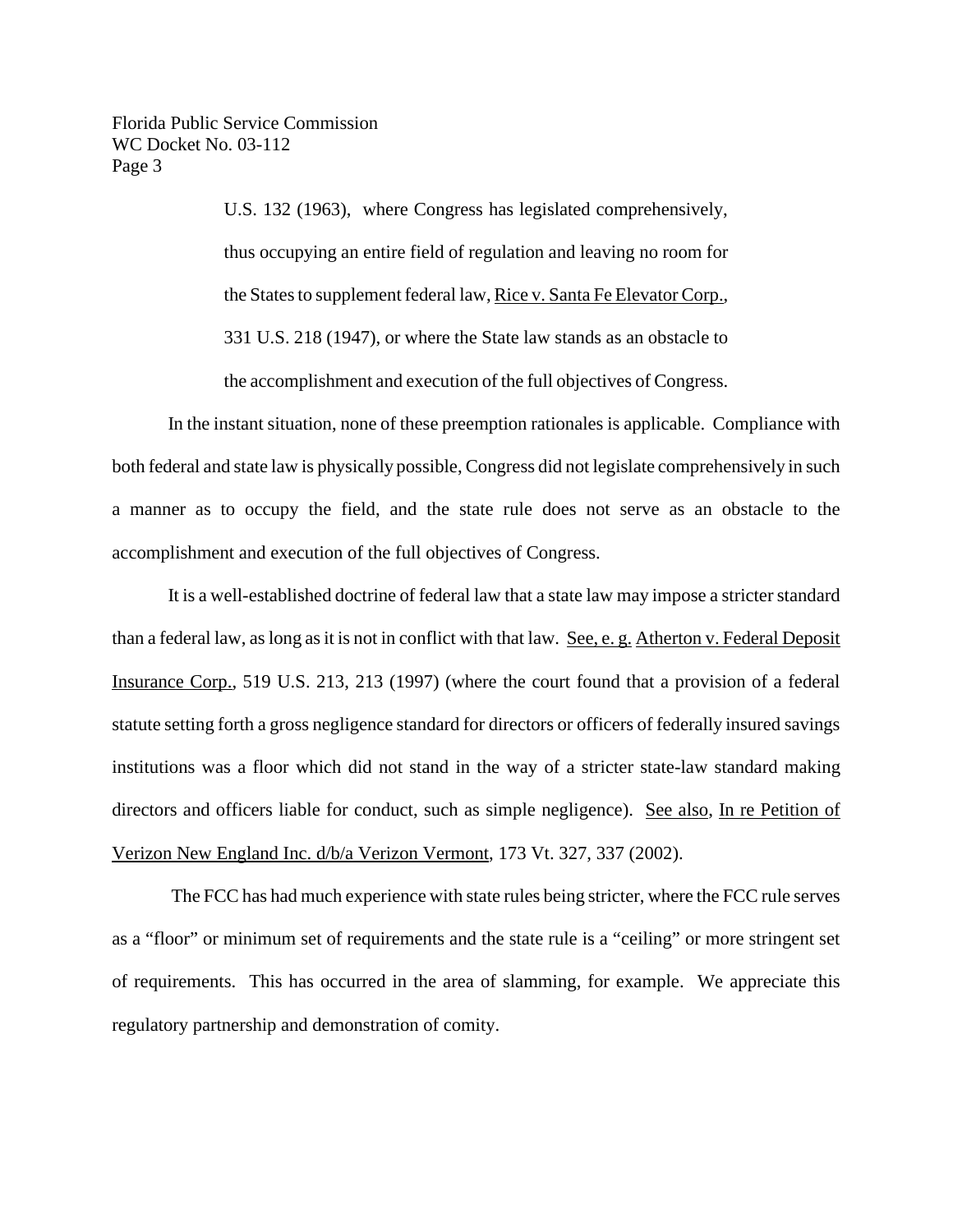The FPSC notes that the FCC commendably has been reluctant to preempt state rules. Generally, in the interconnection arena, this has occurred only where a state commission has expressly stated it does not plan to act on a matter. For example, in the FCC's February 4, 2003 Memorandum Opinion and Order, regarding the Petition of Cavalier Telephone, the FCC noted that the Virginia Commission had stated in an Order of Dismissal that it would not arbitrate the interconnection issues.<sup>2</sup> There, the FCC preempted the jurisdiction of the Virginia Commission over the arbitration of unresolved interconnection issues.

In contrast, the FCC refused to preempt the Florida Public Service Commission in Supra Telecommunications Petition for Preemption. In a November 14, 2002, Order, the FCC stated that when a state commission has acted on a timely basis to arbitrate an interconnection dispute, the law provides for federal court review. The FCC is not an alternative forum for appeal.

The FPSC rule can be considered stricter on the telecommunications provider because that company remains responsible for the maintenance of the wires from the minimum point of entry (MPOE) to the customer's apartment. In addition, the company must pay for the wiring between the MPOE and the customer's apartment, and, in Florida, must repair out-of-service troubles within 24 hours. The FPSC also requires ILECs to install primary services within 3 days. Having a third party between the ILEC and its customers, such as a building owner, might affect the ILEC's ability to comply with these rules.

<sup>&</sup>lt;sup>2</sup> Petition of Cavalier Telephone, LLC pursuant to Section 252(e)(5) of the Communications Act for Preemption of the Jurisdiction of the Virginia State Corporation Commission Regarding Interconnection Disputes with Verizon-Virginia, Inc. and for Arbitration, WC Docket No. 02-359, Memorandum Opinion and Order, DA 03- 357 (rel. February 4, 2003, 18 FCC Rcd 1558).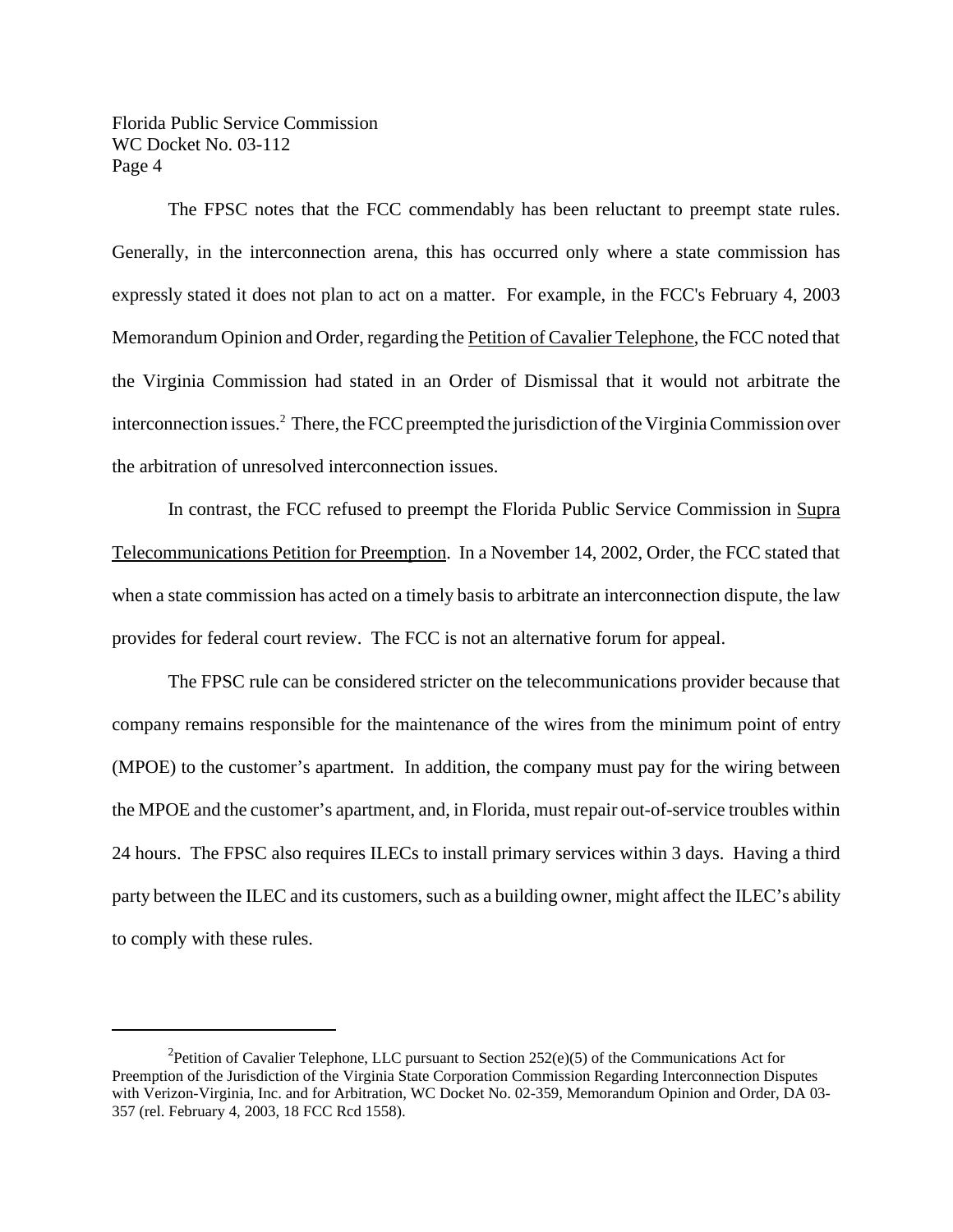#### **Conclusion**

The FPSC urges the FCC to maintain its current position and thus deny ClickQuick's petition. The FPSC reiterates the following points:

- The FPSC rule expressly provides that "for good cause shown," an exception can be made for the location of the demarcation point. Therefore, there is no need for preemption of the FPSC rule in this matter. The FPSC believes there is an avenue at this agency for ClickQuick to seek an exception if the filing meets the rule requirement.
- $\blacklozenge$  The FPSC rule is stricter than the FCC rule rather than in direct conflict, and the FPSC rule may be applied without thwarting the FCC rule.
- The FCC is aware of the FPSC rule and has not preempted the rule.

Respectfully Submitted,

 $/ s /$ 

Cynthia B. Miller, Esquire Office of Federal and Legislative Liaison

FLORIDA PUBLIC SERVICE COMMISSION 2540 Shumard Oak Boulevard Tallahassee, Florida 32399-0850 (850) 413-6082

DATED: June 3, 2003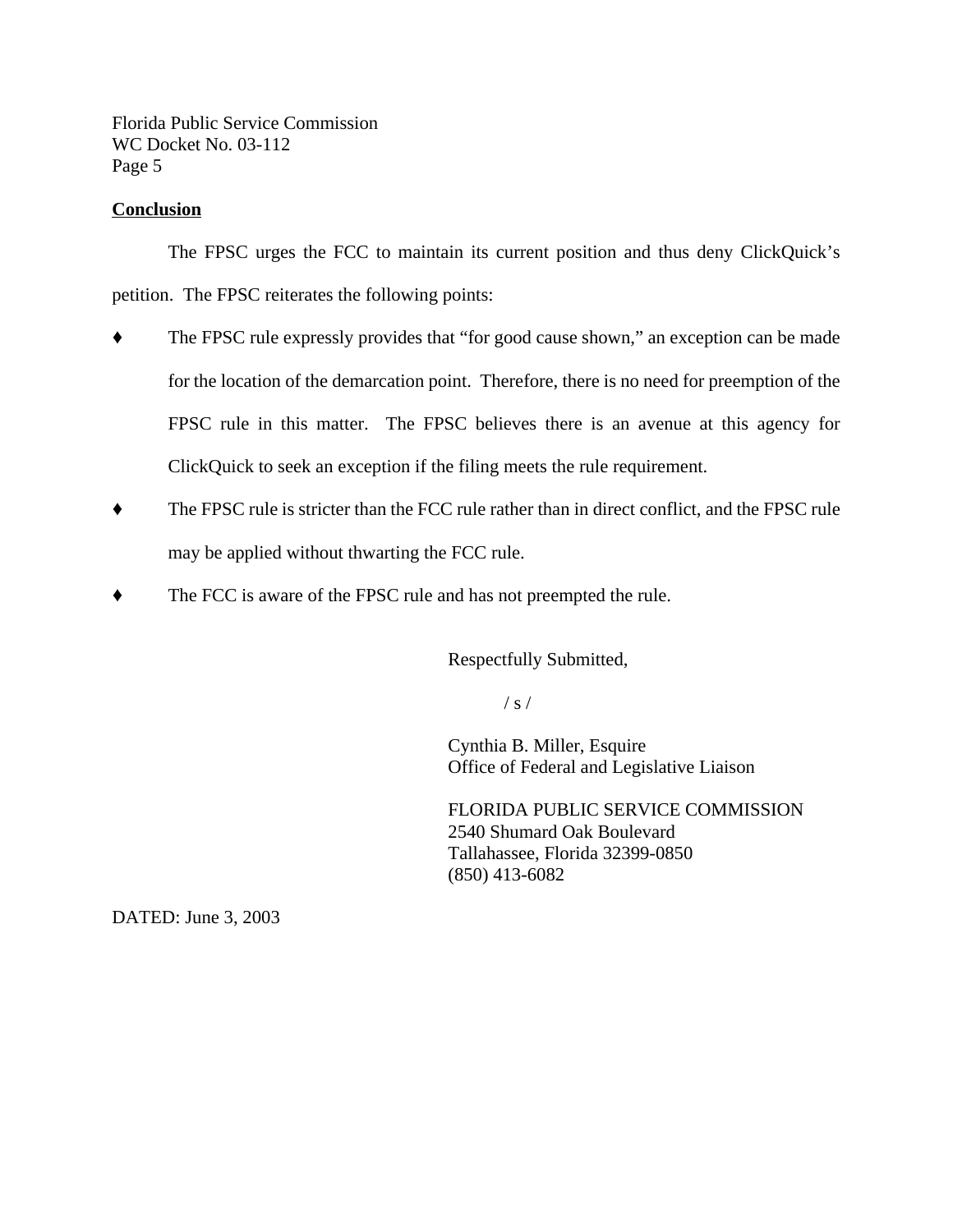### **CERTIFICATE OF SERVICE**

I hereby certify that a true and correct copy of the foregoing comments will be mailed to the persons on the attached list.

/ s /

CYNTHIA B. MILLER, ESQUIRE Office of Federal and Legislative Liaison (850) 413-6082

\_\_\_\_\_\_\_\_\_\_\_\_\_\_\_\_\_\_\_\_\_\_\_\_\_\_\_\_\_\_\_\_\_

FLORIDA PUBLIC SERVICE COMMISSION 2540 Shumard Oak Boulevard Tallahassee, Florida 32399-0850

DATED: June 3, 2003